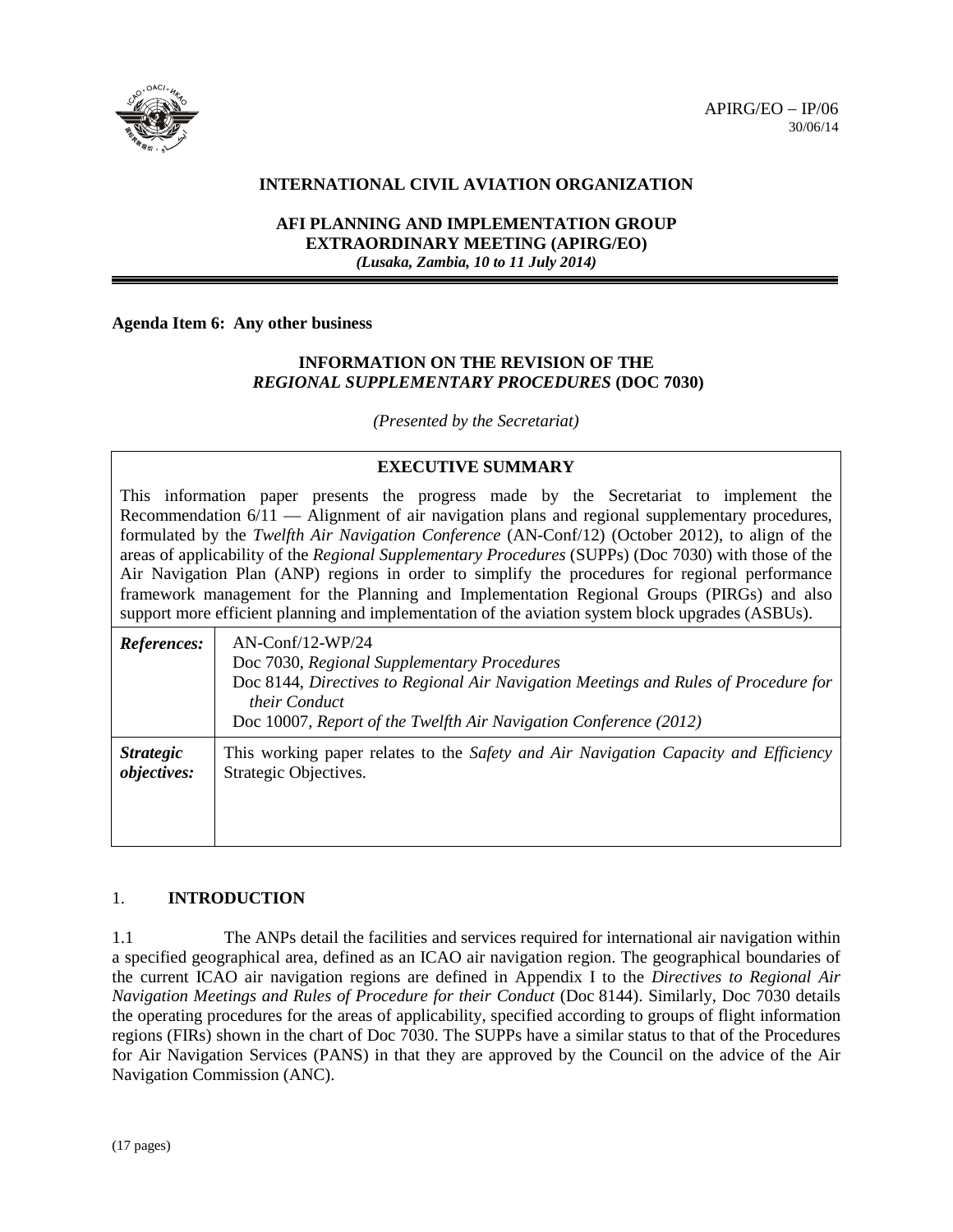1.2 During the AN-Conf/12, Rec. 6/11 (attached as Appendix A) based on the information submitted in AN-Conf/12-WP/24 (attached as Appendix B), agreed to align the areas of applicability of the ANPs and the SUPPs that did not coincide. In consequence of this non-alignment, the formal responsibility for the regional performance framework management was shared between PIRGs, resulting in unnecessary complexity and considerable duplication of work, time delays due to coordination requirements, inefficiency and potential disharmony in PIRG decisions.

1.3 The implementation process of Rec. 6/11 was initiated in April 2013 by ICAO Headquarters with the relevant Regional Offices and the alignment of the areas of applicability of the ANPs has been almost completed to date with the approval of several amendments to the ANPs.

1.4 The following table provides updated information related to the approval of amendments to ANPs mentioned in paragraph 1.3 above:

| ANP Interface           | <b>FIR</b>                                   | <b>Status</b>                      |
|-------------------------|----------------------------------------------|------------------------------------|
| <b>AFI-EUR</b>          | Canarias and Casablanca                      | Approved by the Council            |
|                         | Algeria and Tunisia                          | Pending approval by the<br>Council |
| AFI-ASIA/PAC-EUR-MID    | Tripoli and Khartoum                         | Approved by the Council            |
|                         | Cairo                                        | Approved by the Council            |
| <b>ASIA/PAC-NAM</b>     | Anchorage Artic and Anchorage<br>Continental | Pending                            |
| <b>EUR-NAT</b>          | Bodo Oceanic                                 | Approved by the Council            |
| <b>ASIA/PAC-CAR/SAM</b> | Easter Island/Isla de Pascua                 | Approved by the Council            |

#### 2. **DISCUSSION**

2.1 On 2 May 2014, ICAO Headquarters declared a moratorium on proposals for amendments (PfAs) to Doc 7030 for six months (May-October 2014) to allow the revision of Doc 7030 by the Secretariat aligning the areas of applicability of the SUPPs with the areas of applicability of the ANPs. A revised Doc 7030 will be submitted to the ANC and the President of the Council for approval in the last quarter of 2014, that will include the changes recommended in Rec. 6/11 mentioned in paragraph 1.2 above. The details of the alignment's changes are indicated in the attached AN-Conf/12-WP/24.

2.2 The Secretariat at HQ in coordination with all regional offices implemented an action plan to revise/approve/publish Doc 7030 that is taking place from May 2014 to July 2015.

2.3 It is highlighted that this revision to Doc 7030 will create new areas of applicability of SUPPs as follows: **AFI, ASIA/PAC, CAR/SAM, EUR, MID, NAM, and NAT**; that will replace the current areas of applicability: AFI, CAR, EUR, MID/ASIA, NAM, NAT, PAC and SAM making coincident the areas of applicability of the SUPPs with the areas of applicability of the ANPs.

2.4 This implies that current CAR and SAM areas of applicability for SUPPs will be merged into only one area of applicability: **CAR/SAM**. The MID/ASIA area of applicability will be split into MID and ASIA areas of applicability and the latter will be then merged with the PAC area to become